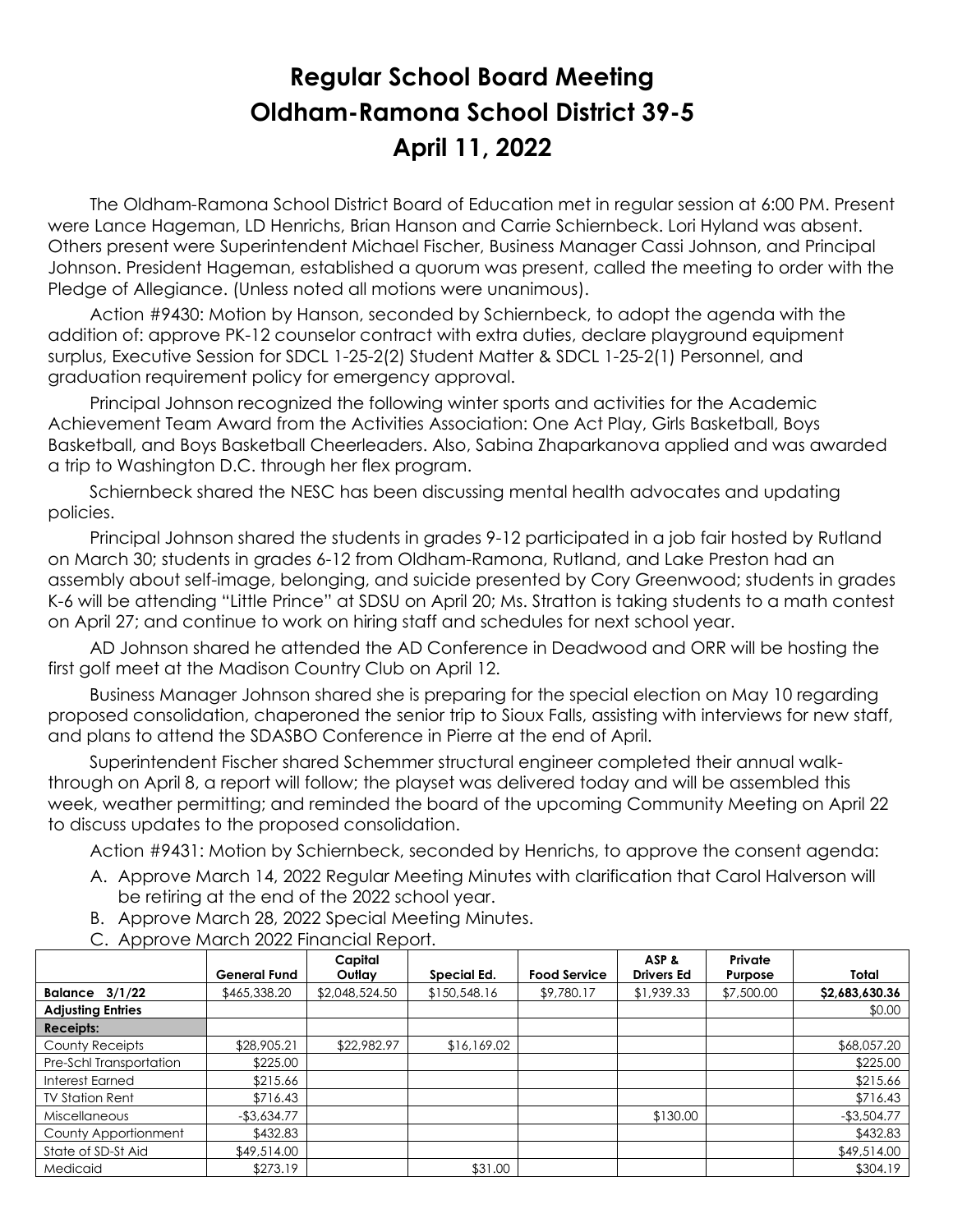| <b>REAP</b>            | \$1,894.00   |                |              |             |            |            | \$1,894.00     |
|------------------------|--------------|----------------|--------------|-------------|------------|------------|----------------|
| <b>TITLE I</b>         | \$6,046.00   |                |              |             |            |            | \$6,046.00     |
| ESSER II               | \$4,872.00   |                |              |             |            |            | \$4,872.00     |
| Fresh Fruit&Veg Prgm   | \$434.02     |                |              |             |            |            | \$434.02       |
| Lunch Sales            |              |                |              | \$1,077.80  |            |            | \$1,077.80     |
| <b>SSO Lunch Reimb</b> |              |                |              | \$8,162.56  |            |            | \$8,162.56     |
| <b>Total Receipts</b>  | \$89,893.57  | \$22,982.97    | \$16,200.02  | \$9,240.36  | \$130.00   | \$0.00     | \$138,446.92   |
| Disbursements:         |              |                |              |             |            |            |                |
| Monthly Expenditures   | \$145,376.65 | \$22,937.65    | \$46,490.39  | \$8,022.32  | \$0.00     | \$0.00     | \$222,827.01   |
|                        |              |                |              |             |            |            |                |
| <b>Balance 3/31/22</b> | \$409,855.12 | \$2,048,569.82 | \$120,257.79 | \$10,998.21 | \$2,069.33 | \$7,500.00 | \$2,599,250.27 |
|                        |              |                |              |             |            |            |                |
| #101<br>Cash--checking | \$196,279.89 | \$770,006.50   | \$53,159.33  | \$8,168.26  | \$873.58   | \$500.00   | \$1,028,987.56 |
| MMSavings #105         | \$196,183.23 | \$1,278,563.32 | \$65,530.46  | \$2,829.95  | \$1,195.75 | \$7,000.00 | \$1,551,302.71 |
| Petty Cash             | \$200.00     |                |              |             |            |            | \$200.00       |
| Imprest & Prepd        | \$17,192.00  |                | \$1,568.00   |             |            |            | \$18,760.00    |
| O/S Receivables        | \$0.00       |                |              | \$0.00      |            |            | \$0.00         |
| Less O/S Liabilities   | \$0.00       |                |              |             |            |            | \$0.00         |

| <b>Trust &amp; Agency Acct</b> |             |  |  |  |
|--------------------------------|-------------|--|--|--|
| Acct Bal 2/28/22               | \$36,824.37 |  |  |  |
|                                |             |  |  |  |
| <b>Total Receipts</b>          | 7.352.34    |  |  |  |
|                                |             |  |  |  |
| <b>Total Disbursements</b>     | 3,228,02    |  |  |  |
| <b>Balance 3/31/22</b>         | \$40,948.69 |  |  |  |

## D. Approve April 2022 Bills.

| Fund Number<br>10                        | <b>GENERAL FUND</b>        |                                      |                       |           |
|------------------------------------------|----------------------------|--------------------------------------|-----------------------|-----------|
| ALLIANCE COMMUNICATIONS                  |                            | Phone                                | 179.00                |           |
| ALPHAMEDIA USA, LLC                      |                            | Dakota Best Jobs radio ads           | 379.00                |           |
| APPEARA                                  |                            | Towels & Mops                        | 126.39                |           |
| ASBSD                                    |                            | Collective Bargaining 3.23.22        | 25.00                 |           |
| <b>BROOKINGS REGISTER</b>                |                            | <b>Publish Open Positions</b>        | 399.00                |           |
| <b>BUD'S CLEAN-UP SERVICE INC</b>        |                            | Garbage                              | 248.70                |           |
| CENTURY BUSINESS LEASING INC.            |                            | Copies                               | 654.02                |           |
| CITY OF OLDHAM                           |                            | Sewer - Oldham                       | 25.00                 |           |
| COLMAN-EGAN SCHOOL DISTRICT              |                            | <b>BBB</b> - Region 4B               | 71.74                 |           |
| F & M OIL                                |                            | refill gas & diesel                  | 1,166.69              |           |
| <b>INSTRUMENTALIST AWARDS LLC</b>        |                            | Sousa award                          | 16.50<br>48.55        |           |
| KINGBROOK RURAL WATER SYSTEM, INC        |                            | Water - Oldham                       |                       |           |
| <b>MADISON DAILY LEADER</b>              |                            | Publish Minutes, PreK Sign-up & Jobs | 528.58                |           |
| <b>MID-AMERICAN ENERGY</b>               |                            | Gas - Ramona                         | 1,764.16              |           |
| NORTHEAST EDUCATIONAL SERVICES CO-OP     |                            | April 2022 services                  | 12.00<br>1,995.76     |           |
| NORTHERN STATES POWER COMPANY, MINNESOTA |                            | Electricity - Ramona                 |                       |           |
| NORTHWESTERN ENERGY                      |                            | Gas - Oldham                         | 982.81                |           |
| O-R CUSTODIAL ACCOUNT                    |                            | Reimburse Custodial - March          | 299.31                |           |
| OTTERTAIL POWER CO.                      |                            | Electricity - Oldham                 | 279.66                |           |
| PERFORMANCE FOODSERVICE - MARSHALL       |                            | <b>FFVP</b>                          | 193.71                |           |
| POPPLER'S MUSIC, INC.                    |                            | instrument repairs & reeds           | 61.95                 |           |
| SASD                                     |                            | SASD & Admin Memberships SY23        | 1,883.00              |           |
| SD SECRETARY OF STATE                    |                            | Voter Registration File              | 15.00                 |           |
| SOUTHEAST AREA COOPERATIVE               |                            | K/Primary Academy - June             | 200.00                |           |
| ST WILLIAM OF VERCELLI PARSH             |                            | <b>Facility Rental for Election</b>  | 50.00                 |           |
| <b>TOWN OF RAMONA</b>                    |                            | Water - Ramona                       | 284.00                |           |
|                                          |                            |                                      | <b>Fund Number 10</b> | 11,889.53 |
|                                          |                            |                                      |                       |           |
| Fund Number<br>21                        | <b>CAPITAL OUTLAY FUND</b> |                                      |                       |           |
| CENTURY BUSINESS LEASING INC.            |                            | Copier Lease                         | 329.94                |           |
| RIVERSIDE TECHNOLOGIES, INC.             |                            | 450 G8 Touch laptops (x15)           | 11,445.00             |           |
| <b>TIME MANAGEMENT SYSTEMS</b>           |                            | <b>Timeclock</b>                     | 30.03                 |           |
|                                          |                            |                                      | <b>Fund Number 21</b> | 11,804.97 |
| Fund Number<br>22                        | SPECIAL EDUCATION FUND     |                                      |                       |           |
| CHILDREN'S CARE HOSPITAL & SCHOOL        |                            | Tuition - February 2022              | 4,605.00              |           |
| <b>FLANDREAU SCHOOL DISTRICT</b>         |                            | SpEd Director - March services       | 774.46                |           |
| NORTHEAST EDUCATIONAL SERVICES CO-OP     |                            | April 2022 services                  | 1,029.03              |           |
| SD DEPT OF HUMAN SERVICES                |                            | HCBS - Feb & March                   | 10.739.76             |           |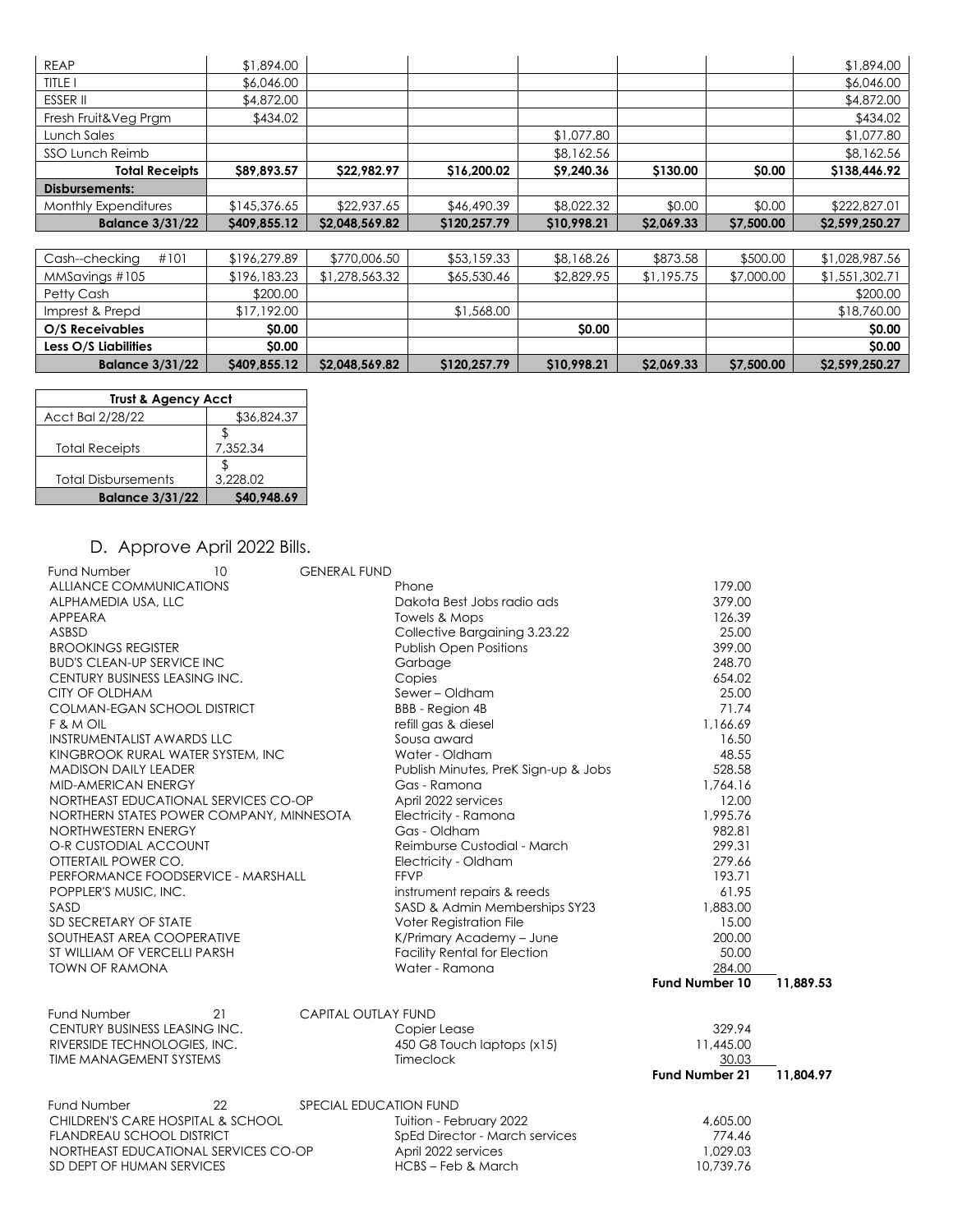| SOUTHEAST AREA COOPERATIVE<br><b>VALIANT LIVING</b>                                                                                                                                                                                                                                                                                                                                                                                            |    |                            | K/Primary Academy - June<br>Tuition - March 2022                                                                                                                                                                                                                                                                                                                                                                               | 200.00<br>2,487.44                                                                                                                                                          | 19,835.69             |  |
|------------------------------------------------------------------------------------------------------------------------------------------------------------------------------------------------------------------------------------------------------------------------------------------------------------------------------------------------------------------------------------------------------------------------------------------------|----|----------------------------|--------------------------------------------------------------------------------------------------------------------------------------------------------------------------------------------------------------------------------------------------------------------------------------------------------------------------------------------------------------------------------------------------------------------------------|-----------------------------------------------------------------------------------------------------------------------------------------------------------------------------|-----------------------|--|
|                                                                                                                                                                                                                                                                                                                                                                                                                                                |    |                            |                                                                                                                                                                                                                                                                                                                                                                                                                                | <b>Fund Number 22</b>                                                                                                                                                       |                       |  |
| <b>Fund Number</b><br><b>APPEARA</b><br>EAST SIDE JERSEY DAIRY, INC.<br>PERFORMANCE FOODSERVICE - MARSHALL<br><b>PARENT</b><br>SUNSHINE FOODS                                                                                                                                                                                                                                                                                                  | 51 | <b>FOOD SERVICE FUND</b>   | Towels & Mops<br>Milk<br><b>Food Supplies</b><br>Reimbursement<br>Milk                                                                                                                                                                                                                                                                                                                                                         | 105.00<br>800.61<br>2.972.22<br>60.95<br>37.56                                                                                                                              |                       |  |
|                                                                                                                                                                                                                                                                                                                                                                                                                                                |    |                            |                                                                                                                                                                                                                                                                                                                                                                                                                                | Fund Number 51                                                                                                                                                              | 3,976.34              |  |
| <b>Fund Number</b><br>SAVVAS LEARNING COMPANY LLC                                                                                                                                                                                                                                                                                                                                                                                              | 53 |                            | ENTERPRISE FUNDS--ASP & DRIVERS ED<br>Drive Right textbooks & curriculum                                                                                                                                                                                                                                                                                                                                                       | 2,339.56<br><b>Fund Number 53</b><br><b>Checking Account ID 1</b>                                                                                                           | 2.339.56<br>49,846.09 |  |
| <b>PCARD BILLS</b><br>Fund Number                                                                                                                                                                                                                                                                                                                                                                                                              | 10 | <b>GENERAL FUND</b>        |                                                                                                                                                                                                                                                                                                                                                                                                                                |                                                                                                                                                                             |                       |  |
| AMAZON/SYNCB<br>AWARD EMBLEM<br>CASEY'S<br><b>CUBBYS</b><br><b>DON'S SINCLAIR</b><br>HILLYARD INC.<br><b>MAVERICKS STEAKS &amp; COCKTAILS</b><br>MY PLACE<br><b>O'REILLY</b><br>OGGIE'S SPORTS BAR & EMPORIUM<br>PIZZA RANCH<br>RED ROSSA ITALIAN GRILLE<br>RUNNINGS SUPPLY, INC.<br>RUSHMORE HOTEL & SUITES, THE<br><b>SAM'S CLUB</b><br>SHEET MUSIC PLUS<br><b>TACO JOHNS</b><br><b>TEACHERS PAY TEACHERS</b><br>WYNN ENVIRONMENTAL SALES CO |    |                            | supplies<br>Awards & Pins<br>Gas - Suburban<br>Superintendent Meeting<br>Gas - Van<br>custodial supplies<br>AD Conference - meal<br>Mock Legislature (CJ)<br>Bus#20 - lightbulb<br>AD Conference - meals<br>Inservice 3.21.22<br>Mock Legislature (CJ)<br>DEF & custodial supplies<br>Leadership Meeting (AJ)<br>treats<br>Sheet Music for Concert<br>AD Conference - meal<br>Economics bundle<br><b>Barrel Boots for shop</b> | 166.38<br>213.95<br>51.25<br>17.02<br>65.49<br>54.30<br>23.80<br>140.44<br>5.41<br>32.00<br>283.75<br>18.28<br>172.08<br>154.00<br>15.38<br>4.99<br>7.53<br>20.93<br>325.33 |                       |  |
|                                                                                                                                                                                                                                                                                                                                                                                                                                                |    |                            |                                                                                                                                                                                                                                                                                                                                                                                                                                | <b>Fund Number 10</b>                                                                                                                                                       | 1,772.31              |  |
| Number<br>PERMA-BOUND                                                                                                                                                                                                                                                                                                                                                                                                                          | 21 | <b>CAPITAL OUTLAY FUND</b> | library books                                                                                                                                                                                                                                                                                                                                                                                                                  | 31.90<br>Fund Number 21                                                                                                                                                     | 31.90                 |  |
| Fund Number<br><b>SAM'S CLUB</b>                                                                                                                                                                                                                                                                                                                                                                                                               | 51 | <b>FOOD SERVICE FUND</b>   | <b>Food Supplies</b>                                                                                                                                                                                                                                                                                                                                                                                                           | 40.17<br>Fund Number 51<br><b>Checking Account ID 1</b>                                                                                                                     | 40.17<br>1.844.38     |  |

 Action #9432: Motion by Hanson, seconded by Schiernbeck, to approve 2022-2023 school calendar.

 Action #9433: Motion by Hanson, seconded by Schiernbeck, to approve 2022-2023 SDHSAA Membership.

 Action #9434: Motion by Hanson, seconded by Henrichs, to approve resignation of Ashlynn Terkildsen as PK-12 Music Teacher, Weight Room Supervisor and Music Extra Duties effective the end of the 2022 school year.

 Action #9435: Motion by Henrichs, seconded by Hanson, to approve polling sites for the May 10, 2022 reorganization election as follows: the St. Williams Parish Hall in Ramona as polling location for Lake and Miner County residents, and Oldham gym as polling location for Kingsbury County residents.

 Action #9436: Motion by Hanson, seconded by Schiernbeck, to appoint the following election workers and set the stipend at \$200.00/day: Ramona polling location – Sue Pederson, Nancy Rensch, and Susan Hageman; Oldham polling location – Sandy Smith, Mary Lou Schaefer, and Jeanette DeKnikker.

 Action #9437: Motion by Schiernbeck, seconded by Hanson, to approve the budgeted transfer of \$1450.00 from general fund to other enterprise fund.